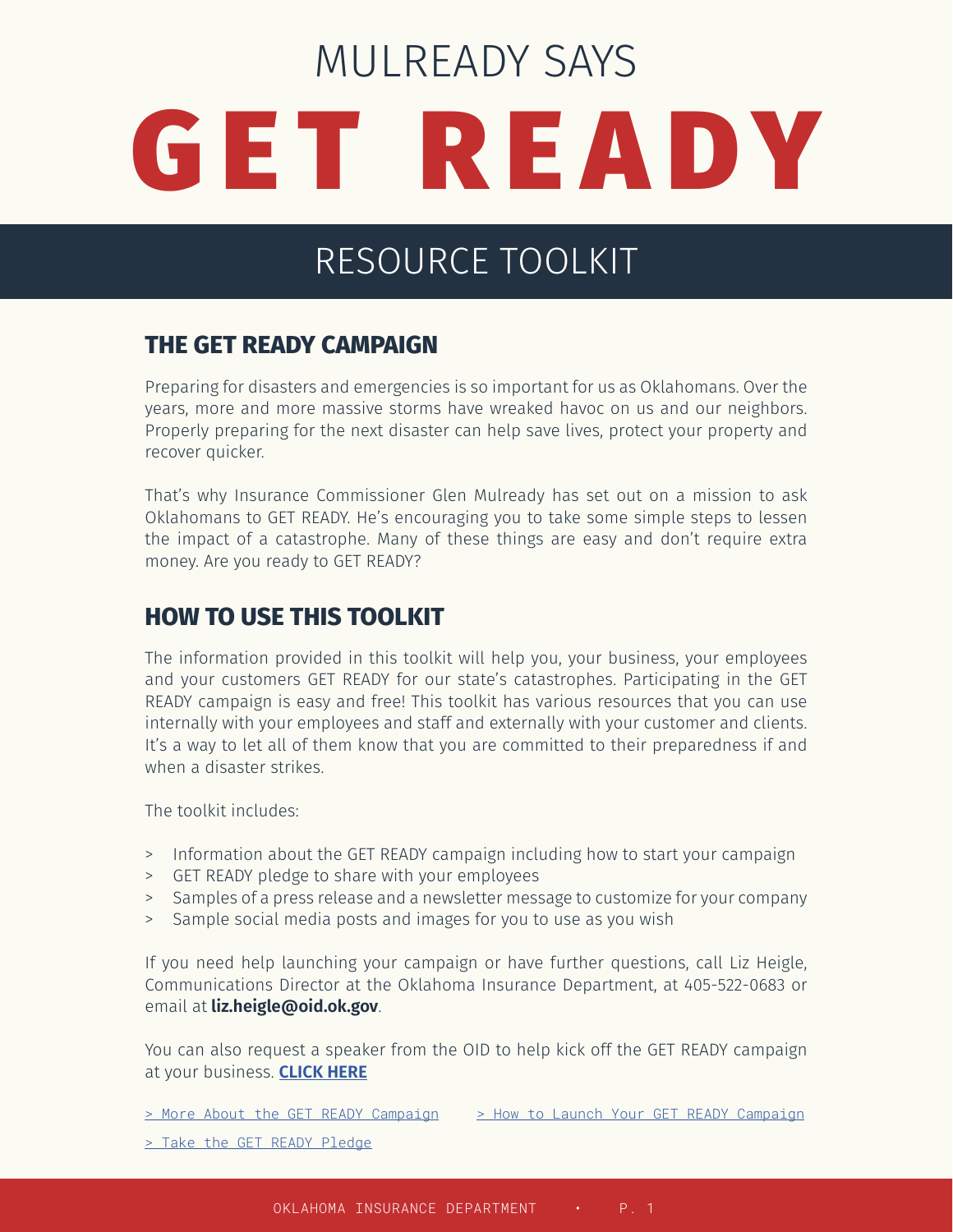# SAMPLE PRESS RELEASE

For Immediate Release **[MONTH, DAY]**, 2019

For more information: **[INSERT PRESS CONTACT] [PHONE] [EMAIL]** 

> **[[COMPANY/ORGANIZATION NAME]]** PLEDGES TO GET READY FOR STORMS Partnership with The Oklahoma Insurance Department focuses on preparing for disasters

[**CITY,** OK] — **[[COMPANY NAME]]** is teaming up with Insurance Commissioner Glen Mulready and the Oklahoma Insurance Department (OID) to get ready for Oklahoma's storm season. Through this partnership, **[[COMPANY NAME]]** will ask employees, staff and clients to take some simple steps to be prepared before the next disaster strikes. It's all part of the GET READY campaign sponsored by the OID.

#### **"[[QUOTE FROM ORGANIZATION LEADER]]"**

The GET READY campaign asked participants to plan for before, during and after a storm. One of the main activities is creating a home inventory. A home inventory is a detailed list of the contents within your home, and it helps make the insurance claim process quicker and easier. **[[COMPANY NAME]]** is participating in the GET READY campaign by **[[LIST THE WAYS]]**.

"I'm encouraging all Oklahomans to get ready because we never know when the next storm will hit," Commissioner Glen Mulready said. "We're proud to have **[[COMPANY NAME]]** participate in the GET READY challenge, and we know those who take part will learn some important tips as we go through another storm season."

There are some simple things you can do to GET READY also. Here are five tips:

- 1. Create an emergency plan at home or work.
- 2. Create a home inventory and store it off-site.
- 3. Gather key paperwork ahead of time and save to the cloud or off-site.
- 4. Understand your insurance policy and what it will and won't cover.
- 5. Have a list of medications, doctors, key contacts, etc.

To learn more about the GET READY campaign or get involved, go to [oid.ok.gov/getready.](http://oid.ok.gov/getready)

###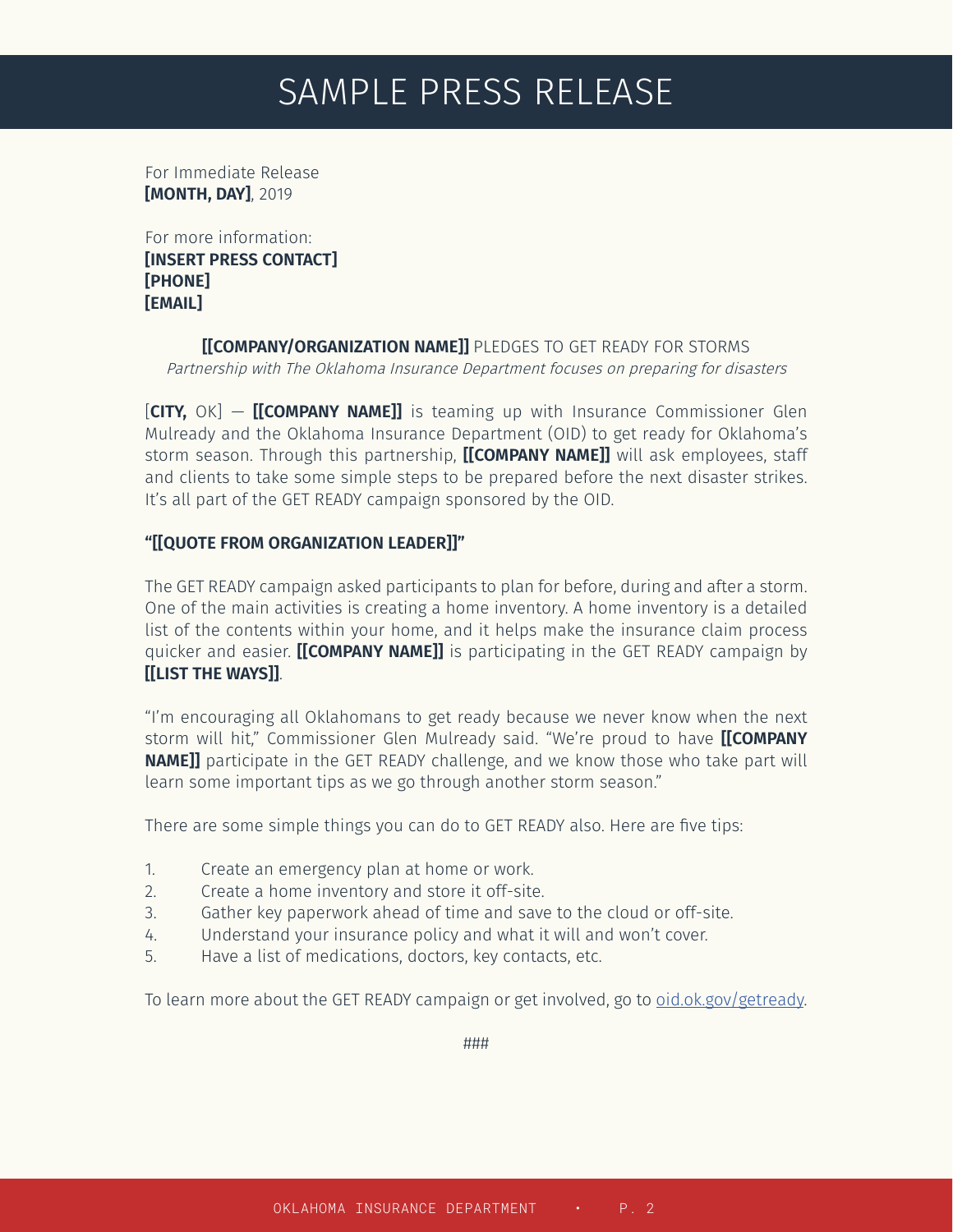# SAMPLE NEWSLETTER MESSAGE

#### **GET READY Now to Make Recovery Easier**

Spring and summer can bring all kinds of damaging weather. Knowing what to do before and after a storm can help protect your family and your property. That's why we at **[[COMPANY/ORGANIZATION NAME]]** are teaming up with Insurance Commissioner Glen Mulready to take part in the GET READY Campaign. Here are some tips on how you and your family can get ready before disaster strikes.

#### **Make a Plan**

Develop an emergency plan that will prepare you in case you need to take shelter. The safest place to take shelter during a tornado is in a storm shelter or basement. If you don't have one available in your home or office, an interior bathroom or closet without windows is the next best option. Keep thick blankets or sleeping bags nearby to protect you from debris. Review your emergency plans with your family so that you are ready before the storm hits, and don't forget to include your pets.

You should also create a disaster kit. A basic disaster kit includes drinking water, nonperishable food, flashlights and chargers for cell phones, among other items. Make copies of any personal documents - including your insurance information - and store them in a water- and fire-proof container. You can take this short quiz from the [American](https://www.redcross.org/get-help/how-to-prepare-for-emergencies/survival-kit-supplies.html)  [Red Cross](https://www.redcross.org/get-help/how-to-prepare-for-emergencies/survival-kit-supplies.html) to see if you are ready. [Ready.gov](https://www.ready.gov/build-a-kit) also has some suggestions for putting together a disaster kit.

#### **Check Your Insurance Coverage**

Once you have prepared your family and your home for the worst, it's time to review your insurance policy so that you know if you have adequate coverage. More expensive items like jewelry, electronics or collectibles may exceed the limits of your coverage and require an additional policy. Understanding your policy will also help you plan for any out-of-pocket expenses you may incur if your home is damaged, such as paying your deductible or for temporary living expenses.

Be sure you understand the difference between replacement cost and actual cash value. Replacement cost is the amount it would take to replace or rebuild your home or repair damages with materials of similar kind and quality, without deducting for depreciation. It is important to insure your home for at least 80 percent of its replacement value. Actual cash value is the amount it would take to repair or replace damage to your home after depreciation. If you have questions about what your policy will cover, call your insurance agent.

(continued)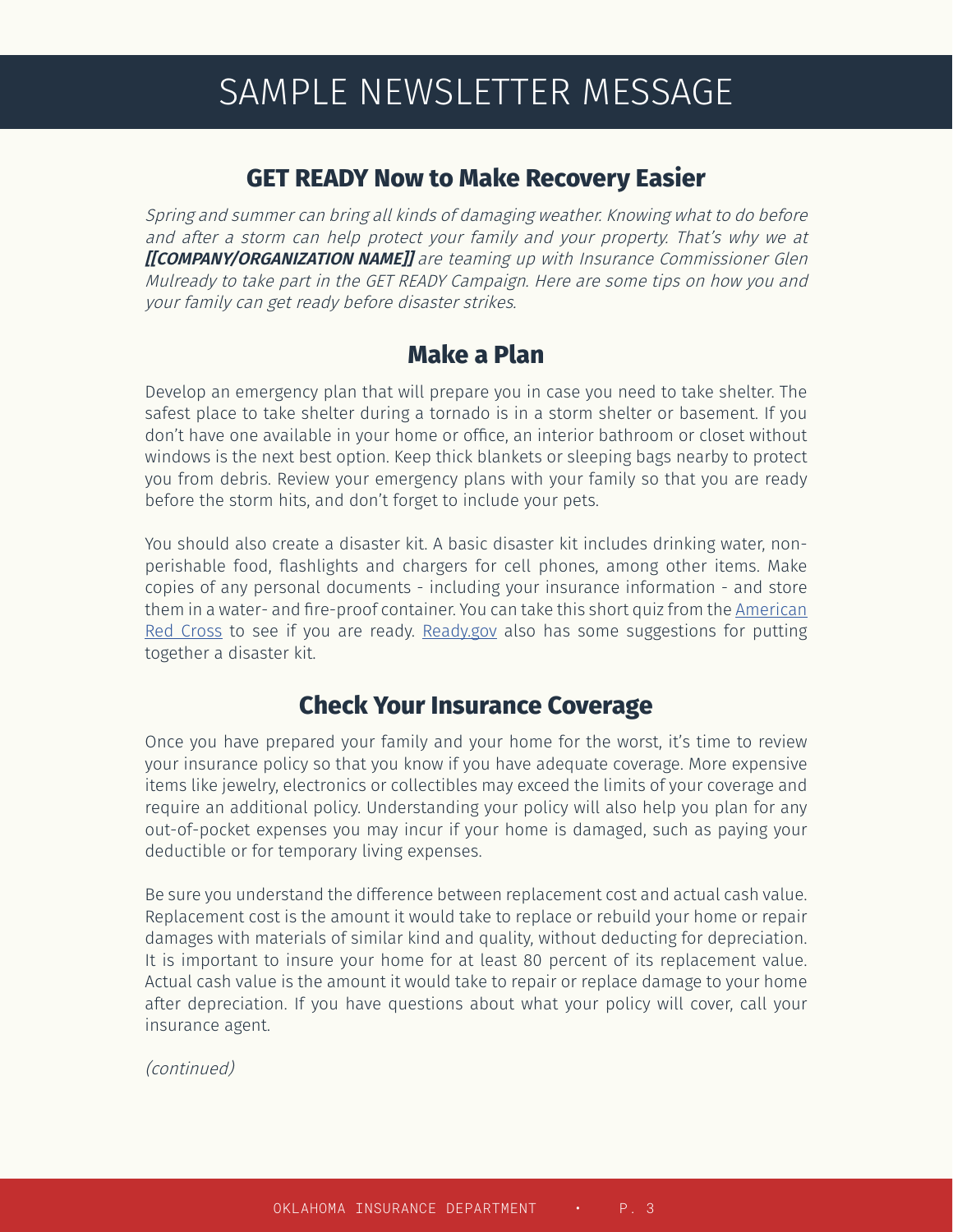# SAMPLE NEWSLETTER MESSAGE

#### **Create a Home Inventory**

Before severe weather strikes, make a complete list of your belongings. A comprehensive home inventory can take some of the stress out of filing a claim should you suffer damage or a loss. To help you create a thorough home inventory, the Oklahoma Insurance Department has put together some resources [here](https://www.ok.gov/oid/home_inventory.html) including apps for [iPhones](https://itunes.apple.com/app/myhome-scr-app-book/id414273863?mt=8) and [Android](https://play.google.com/store/apps/details?id=org.naic.scrapbook&feature=search_result) devices plus a [printable file](https://www.ok.gov/oid/documents/Home_Inventory.pdf) if you prefer that method.

Include as much information on your home inventory about your belongings as possible, such as brand name, the price you paid, date of purchase, make and model, and serial numbers. Take photos of each item and include any receipts. When making your inventory, go through all of your drawers and closets, and don't forget to include items in your garage. The more detail you can provide, the easier it will be for your insurance company to evaluate your loss. If you don't have time to create a home inventory, then quickly videotape and/or photograph every room.

Store back-ups of your inventory with your insurance information and keep it somewhere besides your home, like with a family member or your insurance agent, so that you can access it even if you have to evacuate and cannot return home.

#### **More Information**

Go to [oid.ok.gov/getready](http://oid.ok.gov/getready) to get more information about preparing for all types of disasters in Oklahoma.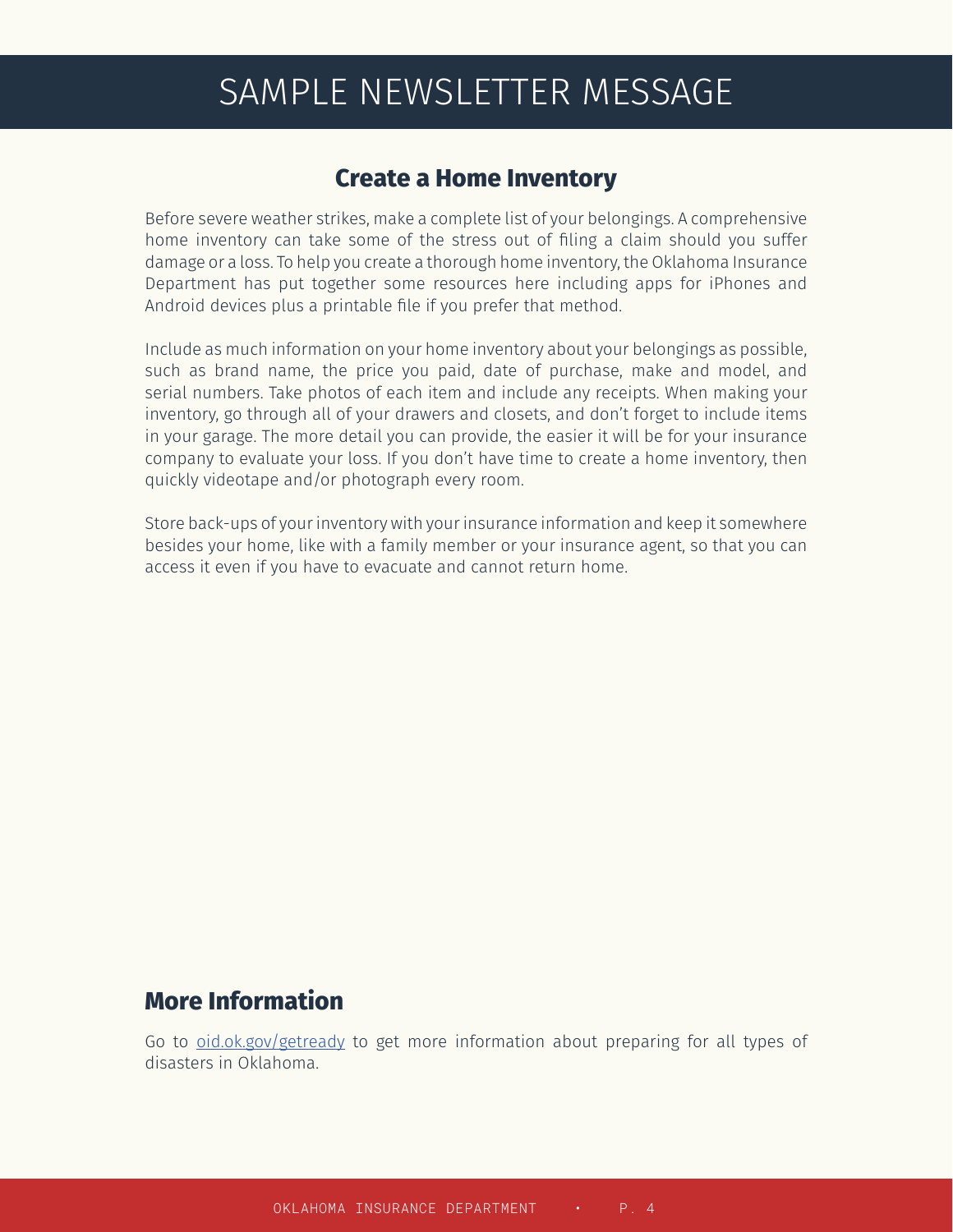# SAMPLE SOCIAL MEDIA POSTS

# **Social Media Posts**

Social media can help you easily spread the GET READY message. The easiest way to do this is to follow and like the Oklahoma Insurance Department (OID) on social media.

Find us on Facebook, Twitter and Instagram.







#### **Posts for Your Use**

You are welcome to share or retweet our posts. But we've also put together some posts/ tweets for you to use on your social media account. Feel free to use the posts wordfor-word or as examples of what you can post. We've also attached images to use with these posts. When posting messages related to the GET READY campaign, remember to use our hashtag, #GetReady.

# **1. [\(\(Get Ready Video\)\)](https://youtu.be/17oIvbnj2Yg)**

Storm season is here, and that's why we're partnering with Insurance Commissioner Glen Mulready to #GetReady. Are you ready? OID.ok.gov/getready

Now is the time to #GetReady! We're preparing for the Oklahoma storm season right now. OID.ok.gov/getready

This week, we're committed to focusing on what we can do to #GetReady for storm season. OID.ok.gov/getready

# **2. [\(\(GET READY Next Storm\)\)](https://www.ok.gov/oid/images/GET%20READY%20Next%20Storm.jpg)**

Oklahoma's weather is unpredictable. But we can #GetReady for the worst. Commit to Get Ready with us and Insurance Commissioner Glen Mulready. OID.ok.gov/getready

If anything's for certain in Oklahoma, it's that we'll have wild weather. Don't just wait for the next storm. #GetReady now! OID.ok.gov/getready

The only thing certain about Oklahoma weather this time of year is that it will happen. #GetReady before the storm strikes. OID.ok.gov/getready